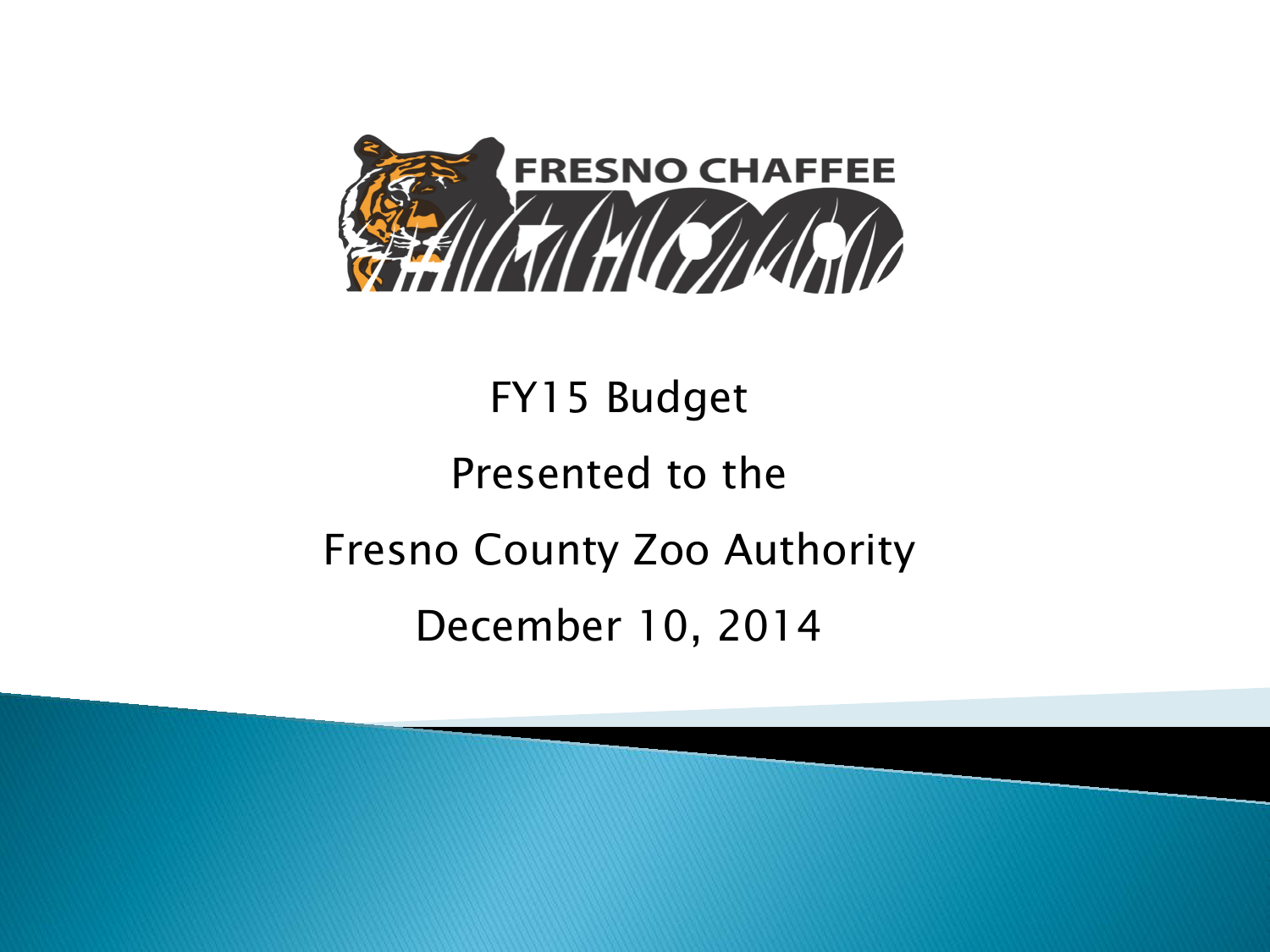# **Highlights for 2014**

- **Filter** Fresno County voters renewed Measure Z for an additional 10 years.
- ▶ Sea Lion Cove exhibit earned the 2014 Top Honor Exhibit Award from AZA.
- ▶ Construction on African Adventure began January 2014.
- ▶ Attendance is tracking 2% ahead of last year.

- Giraffe feeding, Stingray Bay and concession per caps are all ahead of last year.
- ▶ 2014 turnover rate for full time staff is tracking at 6% compared to averaging 16% for the prior 3 years.
- Implemented a new point-of-sale system for admissions, education, membership and special events. Allows for better data on our constituents.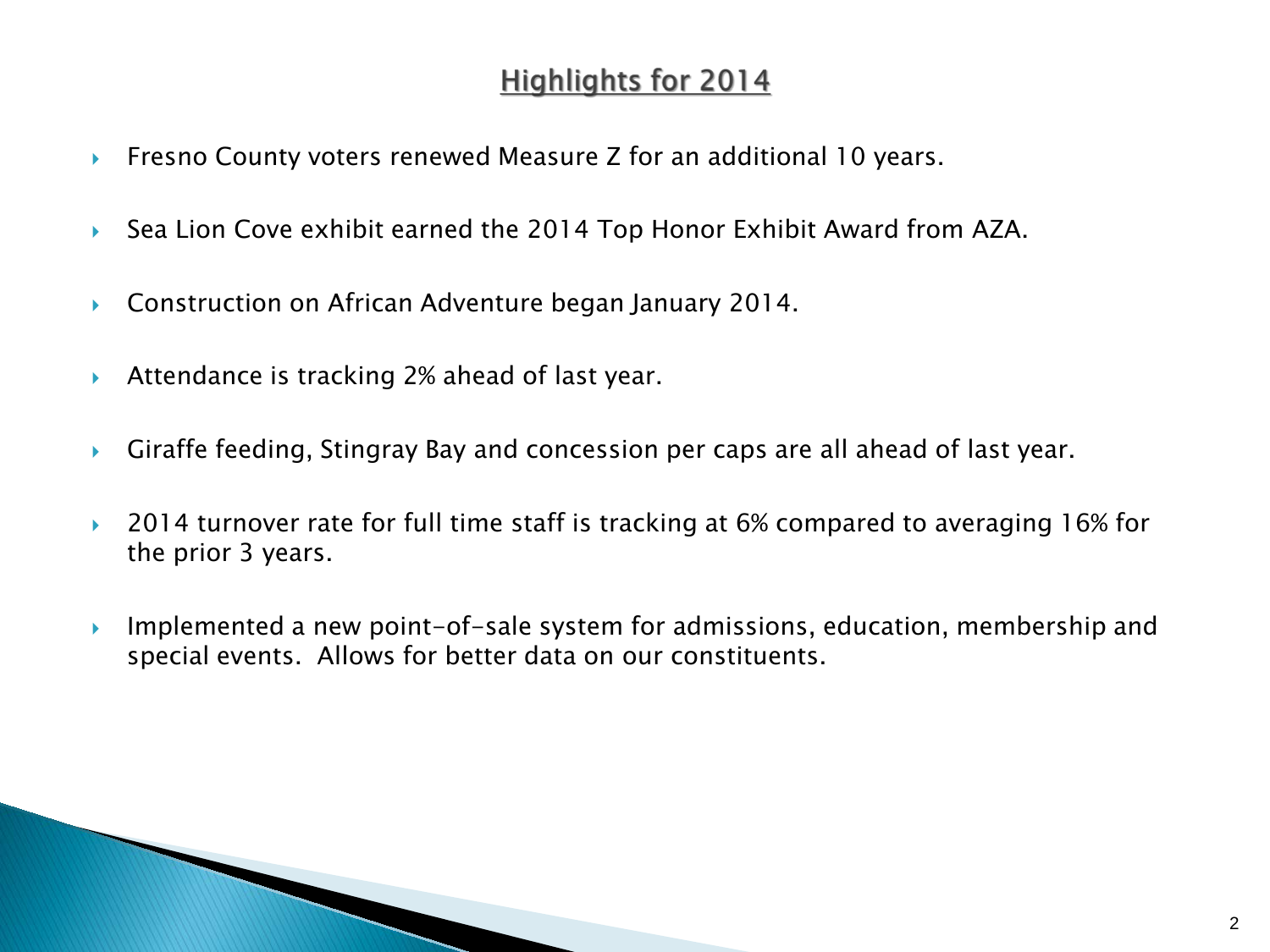# **Attendance**

- ▶ 2015 budgeted attendance of 700,000
- ▶ 2014 budget of 665,000 visitors
- ▶ 2014 projected attendance of 685,000
	- Historical attendance figures:
		- $\cdot$  2013 691,320 + 18%
		- $\cdot$  2012 585,226 + 14%
		- $\cdot$  2011 511,788 + 15%

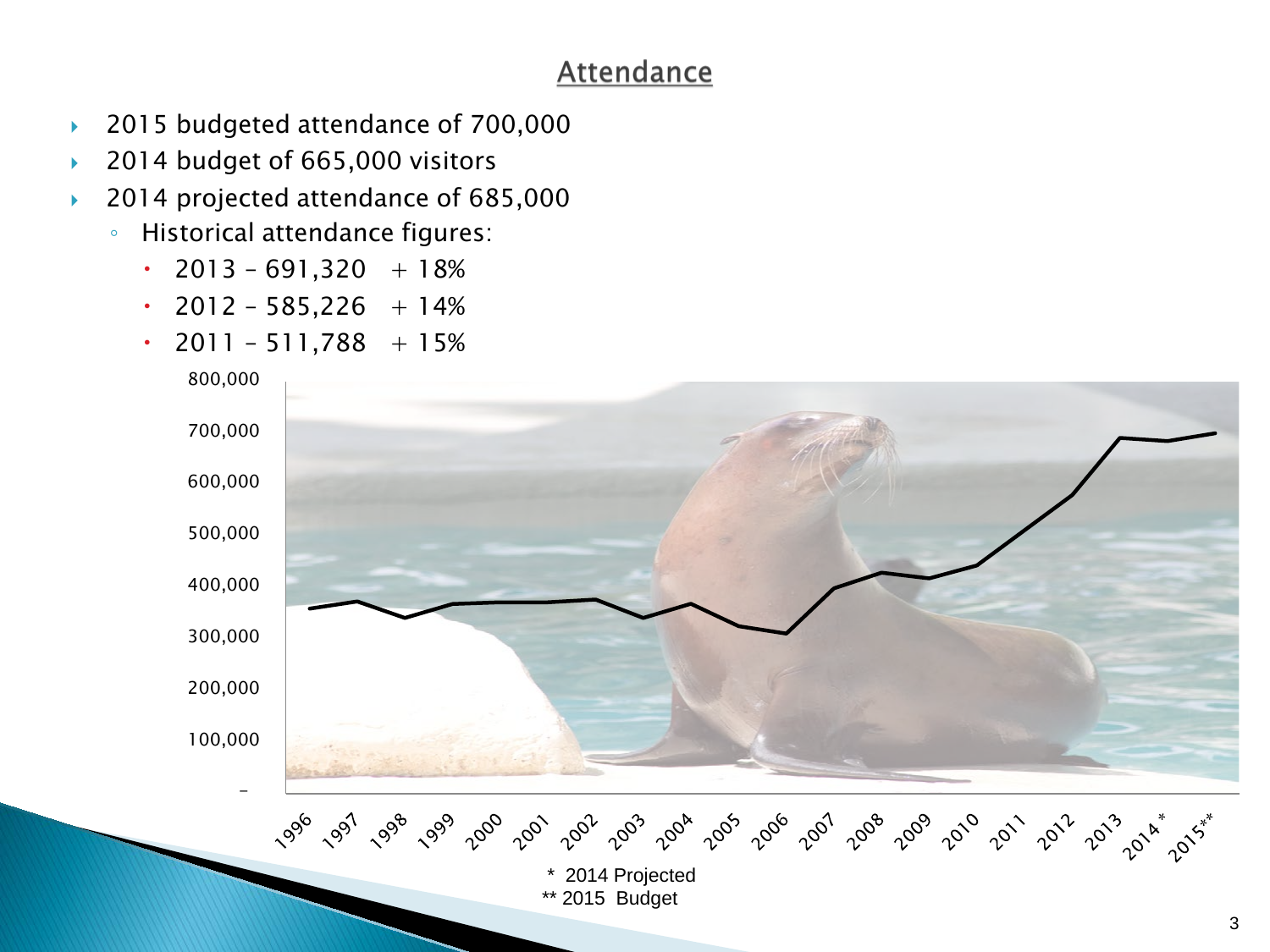# **Considerations for 2015 Budget**

- The entire expansion area adds 21 acres for a total of 39 acres, an increase of 117% over the current footprint. African Adventure adds 13 acres of exhibit space, increasing the zoo by 72%.
- The zoo will incur personnel and operating expenses prior to the opening of African Adventure.
	- Hiring for African Adventure will begin months before opening to the public with some staff starting as early as April.
	- 2015 will add 29 full time and 6 part time staff. 12 positions will also convert from part time to full time. A majority of these positions relate to African Adventure.
	- Examples of operating expenses that increase prior to the opening of African Adventure are utilities, animal feed, vet supplies, uniforms and liability insurance.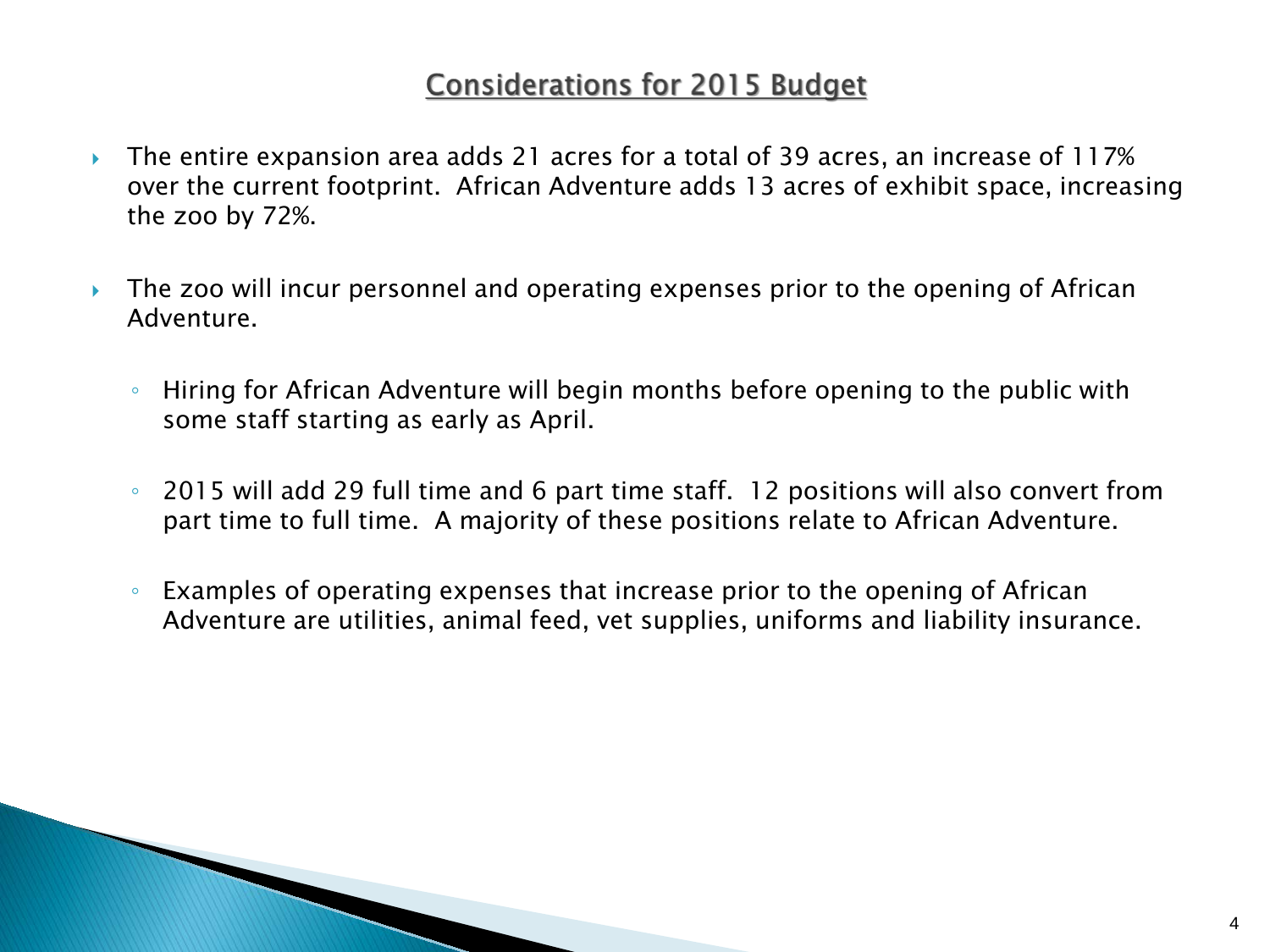#### **Fresno's Chaffee Zoo Corporation Income Statement**

2015 Budget

|                                     | <b>FY15</b><br><b>Budget</b> | <b>FY14</b><br><b>Amended</b> | <b>FY14</b><br>Projected | <b>FY14</b><br>@10/26/2014 | <b>FY13</b><br><b>Audited</b> |
|-------------------------------------|------------------------------|-------------------------------|--------------------------|----------------------------|-------------------------------|
| <b>REVENUE</b>                      |                              |                               |                          |                            |                               |
| <b>Self-Generated Revenue</b>       |                              |                               |                          |                            |                               |
| Admissions                          | \$2,261,000                  | \$2,140,785                   | \$2,205,965              | \$2,002,385                | \$2,180,254                   |
| Adopt an Animal                     | \$40,000                     | \$35,000                      | \$37,822                 | \$28,597                   | \$36,582                      |
| <b>Board Designated for Endow</b>   | \$50,000                     | \$50,000                      | \$211,234                | \$211,389                  | \$83,224                      |
| Education                           | \$288,600                    | \$238,600                     | \$285,204                | \$269,247                  | \$255,487                     |
| Food Services <sup>1</sup>          | \$319,000                    | \$266,000                     | \$290,158                | \$245,218                  | \$274,610                     |
| Gift Shop                           | \$371,000                    | \$332,500                     | \$356,200                | \$302,340                  | \$350,319                     |
| Giraffe Feeding <sup>2</sup>        | \$196,000                    | \$159,600                     | \$175,170                | \$163,134                  | \$167,450                     |
| Grants/Fundraising <sup>3</sup>     | \$1,108,500                  | \$1,139,000                   | \$208,904                | \$160,897                  | \$231,742                     |
| Group Event/Facility Rental         | \$250,000                    | \$240,000                     | \$240,000                | \$181,719                  | \$240,221                     |
| <b>Interest Income</b>              | \$286,000                    | \$275,000                     | \$275,000                | \$132,263                  | \$266,594                     |
| Investment Income                   | \$0                          | \$0                           | \$0                      | \$83,788                   | \$876,055                     |
| Membership                          | \$820,000                    | \$725,000                     | \$779,880                | \$655,477                  | \$779,897                     |
| Special Events <sup>4</sup>         | \$630,000                    | \$493,100                     | \$504,355                | \$334,485                  | \$478,738                     |
| Stingray Exhibit                    | \$287,000                    | \$272,650                     | \$281,546                | \$261,412                  | \$272,757                     |
| Other                               | \$54,500                     | \$55,500                      | \$51,999                 | \$46,034                   | \$52,055                      |
| <b>Total Self-Generated Revenue</b> | \$6,961,600                  | \$6,422,735                   | \$5,903,437              | \$5,078,384                | \$6,545,985                   |
| City of Fresno                      | \$0                          | \$0                           | \$0                      | \$0                        | \$0                           |
| Measure Z-Capital Funds             | \$23,250                     | \$20,250                      | \$20,250                 | \$21,986,275               | \$2,821,588                   |
| Measure Z Operating Funds           | \$4,500,120                  | \$3,928,683                   | \$3,672,977              | \$2,512,802                | \$3,595,046                   |
| <b>TOTAL REVENUE</b>                | \$11,484,970                 | \$10,371,668                  | \$9,596,664              | \$29,577,461               | \$12,962,619                  |

1 Food Services: per cap increases with opening of African Adventure.

2 Giraffe Feeding: starting in 2015 giraffe feeding will be open all day.

3 Grants/Fundraising: \$1,000,000 for African Adventure.

4 Special Events: expanding events and secure additional sponsorships.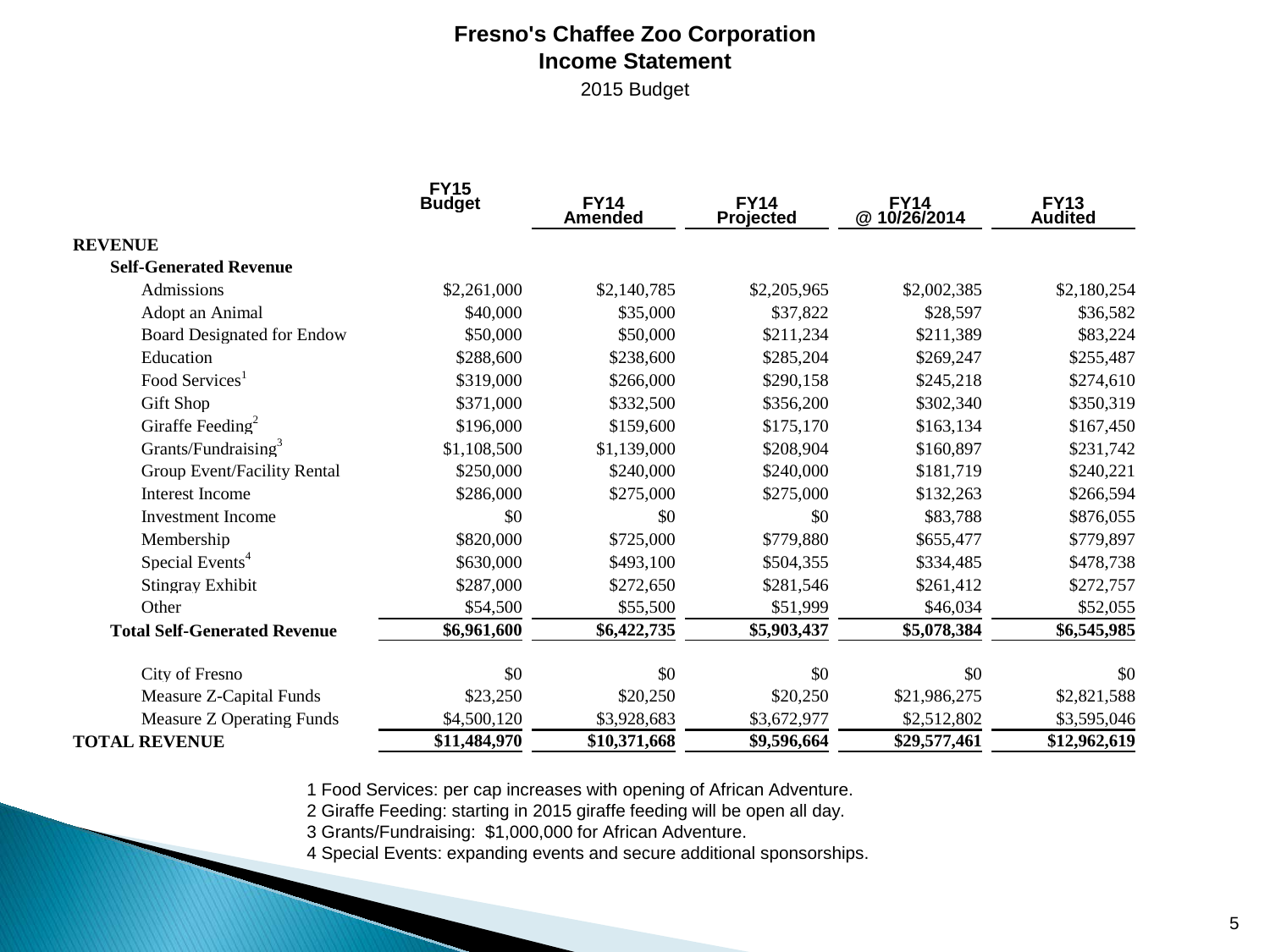## **Fresno's Chaffee Zoo Corporation Income Statement**

2015 Budget

| <b>FY15</b><br><b>Budget</b>    |             | FY14<br>Amended | <b>FY14</b><br>Projected | EY14<br>10/26/2014 @ | FY13<br>Audited |  |
|---------------------------------|-------------|-----------------|--------------------------|----------------------|-----------------|--|
| <b>EXPENSES</b>                 |             |                 |                          |                      |                 |  |
| <b>OPERATING EXPENSES</b>       |             |                 |                          |                      |                 |  |
| <b>Personnel Expenses</b>       |             |                 |                          |                      |                 |  |
| Administration                  | \$727,278   | \$723,477       | \$676,673                | \$522,946            | \$610,929       |  |
| Animal                          | \$2,256,665 | \$1,878,286     | \$1,828,266              | \$1,398,890          | \$1,559,921     |  |
| Education                       | \$788,645   | \$758,654       | \$673,929                | \$469,869            | \$797,931       |  |
| Maintenance/Horticulture        | \$667,149   | \$656,458       | \$546,602                | \$382,858            | \$457,162       |  |
| Mem/Dev/Marketing               | \$623,994   | \$552,625       | \$466,505                | \$351,485            | \$444,600       |  |
| Veterinary                      | \$271,093   | \$259,529       | \$218,045                | \$162,171            | \$218,294       |  |
| <b>Visitor Services</b>         | \$690,153   | \$635,165       | \$624,060                | \$481,020            | \$558,539       |  |
| <b>Total Personnel Expenses</b> | \$6,024,977 | \$5,464,194     | \$5,034,080              | \$3,769,238          | \$4,647,376     |  |
| <b>Other Expenses</b>           |             |                 |                          |                      |                 |  |
| Advertising                     | \$315,300   | \$212,500       | \$295,500                | \$220,870            | \$309,678       |  |
| <b>Animal Services</b>          | \$361,500   | \$305,400       | \$315,250                | \$259,602            | \$331,455       |  |
| Computer/Software               | \$53,750    | \$53,000        | \$50,963                 | \$38,937             | \$47,008        |  |
| Conservation                    | \$70,000    | \$65,000        | \$74,000                 | \$69,545             | \$66,650        |  |
| <b>Contracted Services</b>      | \$528,400   | \$454,500       | \$495,094                | \$396,446            | \$480,210       |  |
| Depreciation Expense            | \$346,380   | \$285,720       | \$285,720                | \$232,818            | \$759,342       |  |
| Dues                            | \$39,105    | \$40,630        | \$40,530                 | \$18,669             | \$33,627        |  |
| Equipment                       | \$179,350   | \$175,100       | \$181,097                | \$113,812            | \$139,745       |  |
| Fleet                           | \$33,220    | \$31,900        | \$27,900                 | \$16,744             | \$29,848        |  |
| Food/Catering                   | \$134,000   | \$127,050       | \$128,175                | \$105,321            | \$119,838       |  |
| Insurance                       | \$155,000   | \$142,000       | \$142,000                | \$130,261            | \$138,967       |  |
| <b>Miscellaneous Business</b>   | \$89,668    | \$51,345        | \$55,076                 | \$38,339             | \$30,348        |  |
| Office Supplies                 | \$26,150    | \$25,650        | \$20,200                 | \$16,100             | \$27,671        |  |
| Postage                         | \$61,160    | \$52,845        | \$51,404                 | \$36,262             | \$50,295        |  |
| Printing                        | \$137,100   | \$139,595       | \$134,845                | \$94,452             | \$128,511       |  |
| <b>Professional Services</b>    | \$191,000   | \$144,000       | \$241,000                | \$211,963            | \$185,853       |  |
| <b>Repairs and Replacements</b> | \$255,900   | \$203,000       | \$226,160                | \$195,397            | \$285,322       |  |
| Service/Bank/Credit Card Fees   | \$127,230   | \$119,360       | \$125,360                | \$98,331             | \$117,360       |  |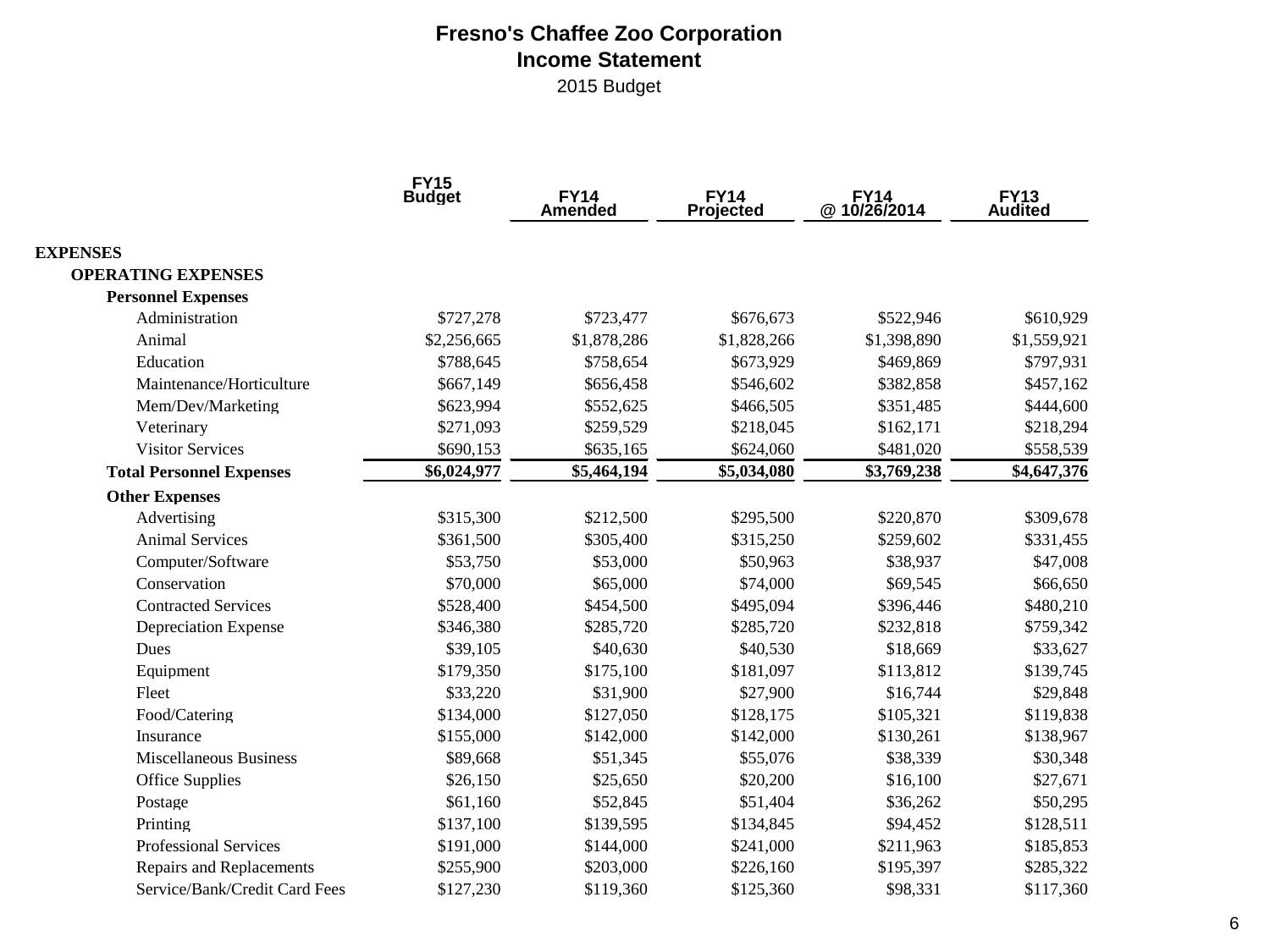## **Fresno's Chaffee Zoo Corporation Income Statement**

2015 Budget

|                                          | <b>FY15</b><br><b>Budget</b> | <b>FY14</b><br><b>Amended</b> | <b>FY14</b><br>Projected | EY14<br>@ 10/26/2014 | <b>FY13</b><br><b>Audited</b> |
|------------------------------------------|------------------------------|-------------------------------|--------------------------|----------------------|-------------------------------|
| Signage                                  | \$21,050                     | \$25,000                      | \$12,500                 | \$12,086             | \$40,913                      |
| <b>Specialized Services</b>              | \$30,500                     | \$30,350                      | \$29,100                 | \$20,549             | \$36,939                      |
| <b>Staff Development</b>                 | \$90,550                     | \$71,250                      | \$73,996                 | \$55,903             | \$71,964                      |
| Supplies <sup>1</sup>                    | \$421,070                    | \$312,400                     | \$327,301                | \$260,936            | \$308,529                     |
| Telephone                                | \$40,500                     | \$36,800                      | \$37,850                 | \$30,691             | \$38,447                      |
| Uniforms                                 | \$34,900                     | \$25,650                      | \$25,050                 | \$21,720             | \$31,311                      |
| Utilities <sup>2</sup>                   | \$560,000                    | \$458,000                     | \$450,000                | \$357,127            | \$452,819                     |
| Other                                    | \$26,075                     | \$29,550                      | \$33,850                 | \$19,690             | \$46,110                      |
| <b>Total Other Expenses</b>              | \$4,328,858                  | \$3,617,595                   | \$3,879,921              | \$3,072,570          | \$4,308,763                   |
| <b>TOTAL OPERATING EXPENSES</b>          | \$10,353,835                 | \$9,081,789                   | \$8,914,001              | \$6,841,808          | \$8,956,139                   |
| <b>Expansion/Nonoperating Exp.</b>       |                              |                               |                          |                      |                               |
| Expansion/Nonoperating Exp.              | \$100,000                    | \$240,000                     | \$170,000                | \$84,931             | \$263,343                     |
| <b>Total Expansion/Nonoperating Exp.</b> | \$100,000                    | \$240,000                     | \$170,000                | \$84,931             | \$263,343                     |
| <b>TOTAL EXPENSES</b>                    | \$10,453,835                 | \$9,321,789                   | \$9,084,001              | \$6,926,739          | \$9,219,482                   |
| <b>BEGINNING FUND BALANCE</b>            | \$50,299,819                 | \$27,737,148                  | \$27,737,148             | \$27,737,148         | \$23,994,011                  |
| <b>NET SURPLUS/(DEFICIT)</b>             | \$1,031,135                  | \$1,049,879                   | \$512,663                | \$22,650,721         | \$3,743,137                   |
| <b>ENDING FUND BALANCE</b>               | \$51,330,954                 | \$28,787,027                  | \$28,249,811             | \$50,387,869         | \$27,737,148                  |

1 Supplies increase comprised of animal displays and supplies (\$31K), event supplies (\$17k), janitorial supplies (10K), visitor services (\$8k), development supplies (\$8k), education supplies (\$5k).

2 Will look at possible solar and other cost effective measures to be more efficient.

Note: Beginning fund balance made up of cash, investments, accounts receivable, and other assets less accounts payable and accrued liabilities.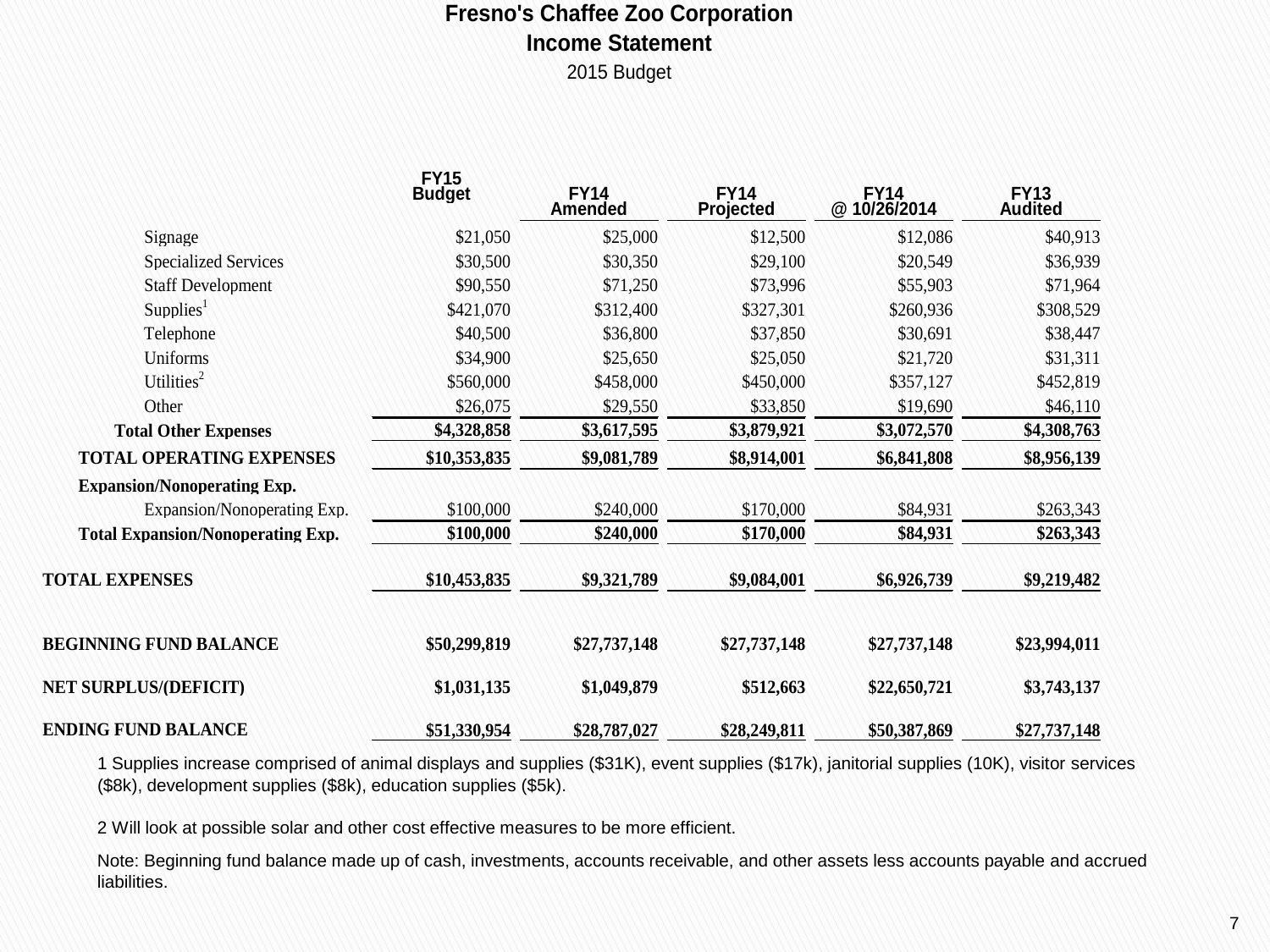# **Operating Revenue**

| 2015 Budget | 2014 Budget | 2014 Projected | 2013 Audited |
|-------------|-------------|----------------|--------------|
| 700,000     | 665,000     | 685,000        | 691,320      |
|             |             |                |              |
| \$3.23      | \$3.22      | \$3.22         | \$3.15       |
| \$0.46      | \$0.40      | \$0.42         | \$0.51       |
| \$0.28      | \$0.24      | \$0.26         | \$0.24       |
| \$0.53      | \$0.50      | \$0.52         | \$0.51       |
| \$0.41      | \$0.41      | \$0.41         | \$0.39       |
|             |             |                |              |
| \$288,600   | \$238,600   | \$285,204      | \$255,487    |
| \$250,000   | \$240,000   | \$240,000      | \$240,221    |
| \$820,000   | \$725,000   | \$779,880      | \$779,897    |
| \$630,000   | \$493,100   | \$504,335      | \$478,738    |
|             |             |                |              |

**Property**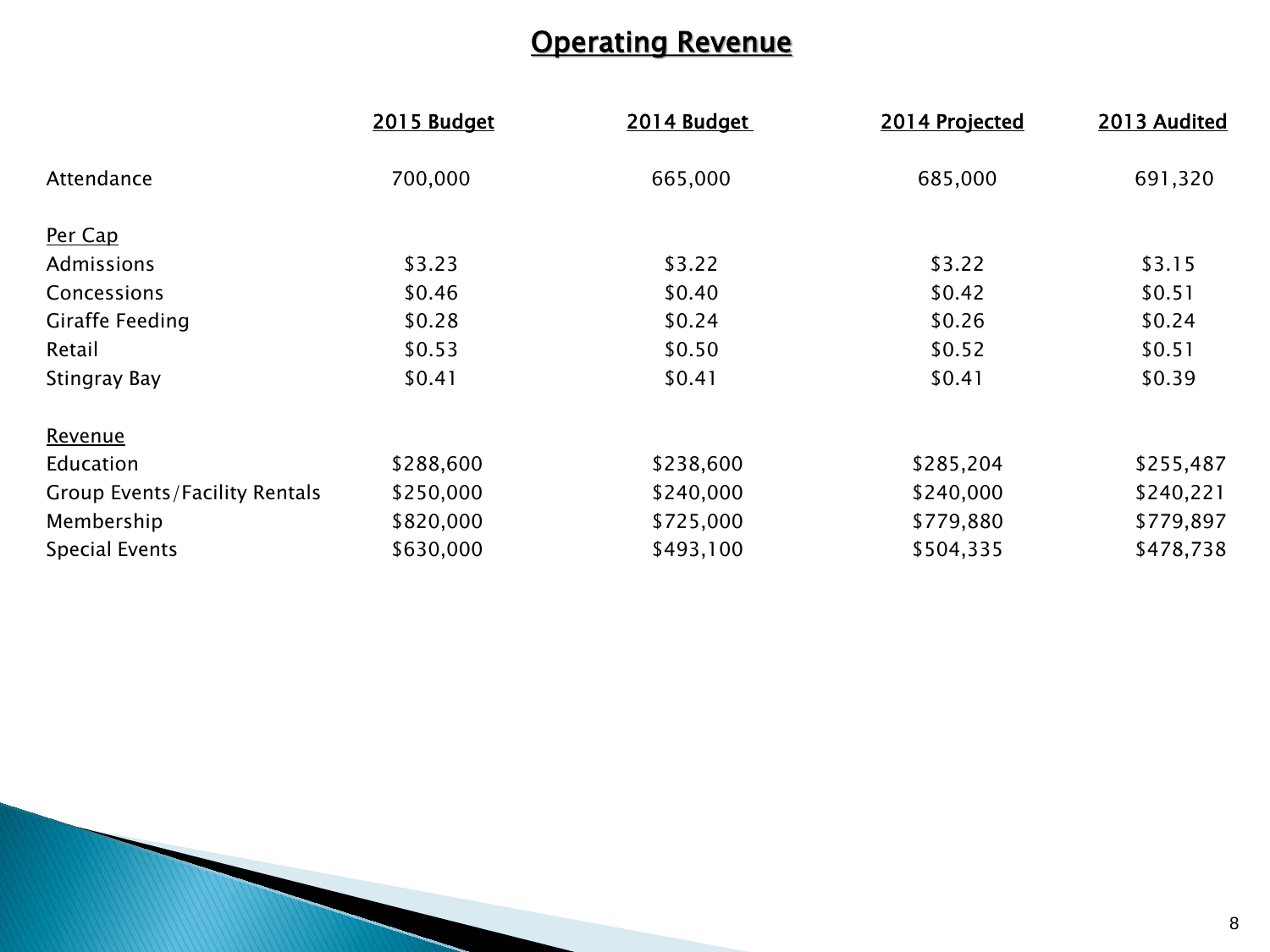# **Expenses**

## Personnel

- 2015 Salaries and Benefits: 58% of total operating expenses (industry benchmark of 58% - 63%). 2014 budget was 60% and projected year-end is 57%.
- 2015 benefits (insurance, retirement, payroll taxes and workers' compensation) is 31% of total salaries. 2014 budget was 34% and projected year-end is 31%.
- 2015: Health insurance premium increase of approximately 7.5% (negotiated down from 11%). The Zoo went to market in the fall of 2014 and will remain with current plan.
- Other benefits: Excluding health insurance, benefit premiums are expected to increase slightly over 2014 rates and have very little impact on the budget.
- Reduction in 2015 workers' comp rates, a direct result of the zoo's excellent safety record for the past 3 years.
- Management is monitoring potential changes to minimum wage.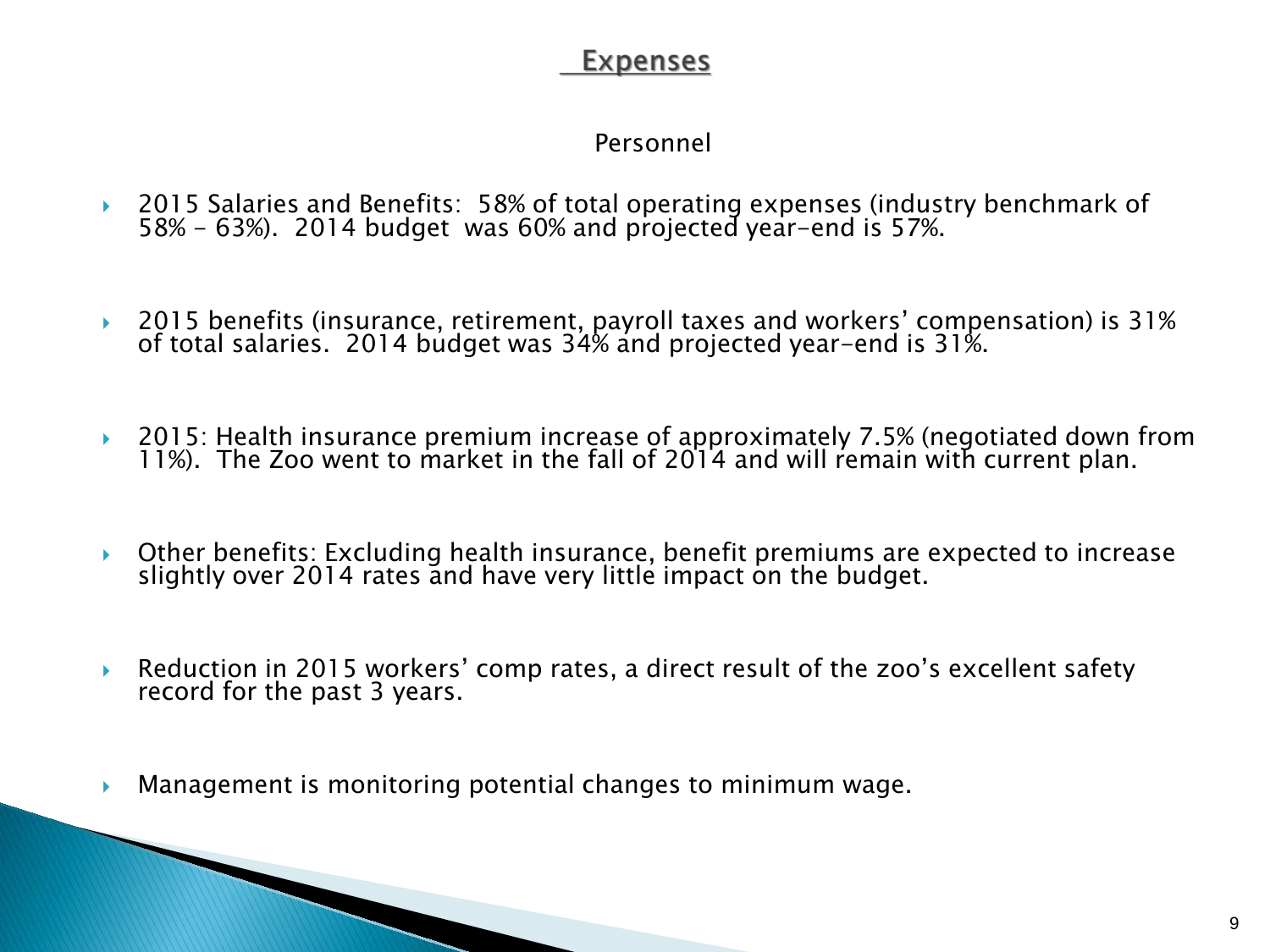# **Staffing Changes**

#### Animal Department (17)

The Animal care staff is comprised of Keepers and Life Support Technicians to care for the animals coming in for African Adventure. The animal care staff will be responsible for the husbandry and care for the animals in African Adventure as well as providing opportunities to create excellent guest experiences throughout the new exhibit. The Life Support Technicians work closely with animal care staff as well as maintaining our pools through water quality testing, pumps, and filtration systems.

#### Africa Rangers (4)

African Rangers will be responsible for educating and interacting with guests on the pathways in African Adventure. Africa Rangers will be required to be Certified Interpretive Guides and demonstrate their talents daily while monitoring the pathways to insure the safety of our guests.

#### Custodial (2)

These Custodians will be required to maintain a presence in African Adventure insuring pathways are clean and neat, bathrooms are attended to and trash dumped while maintaining a pleasant and helpful tone and demeanor with our guests.

#### Horticulture (2)

These Horticulture workers will be responsible for maintaining and adding to our plant collection in African Adventure. All these duties while maintaining a pleasant and helpful tone and demeanor with our guests. Horticulture will be responsible for maintaining all 20 additional acres of the expansion area.

#### Event Coordinator

The Event Coordinator will be responsible for actively marketing and booking private events including weddings. Additionally, we expect to increase the number of events with African Adventure as it is a unique venue in the Central Valley. This position will also allow our staff to cut back on overtime as they will offer coverage when there are events booked multiple weeks in a row.

#### Maintenance

With the expansion doubling the size of the zoo, this position will be responsible for maintaining buildings, equipment and exhibits as well as mobile projects that assist current maintenance staff to allow them to stay within the boundaries of Africa.<br>And the boundaries of Africa.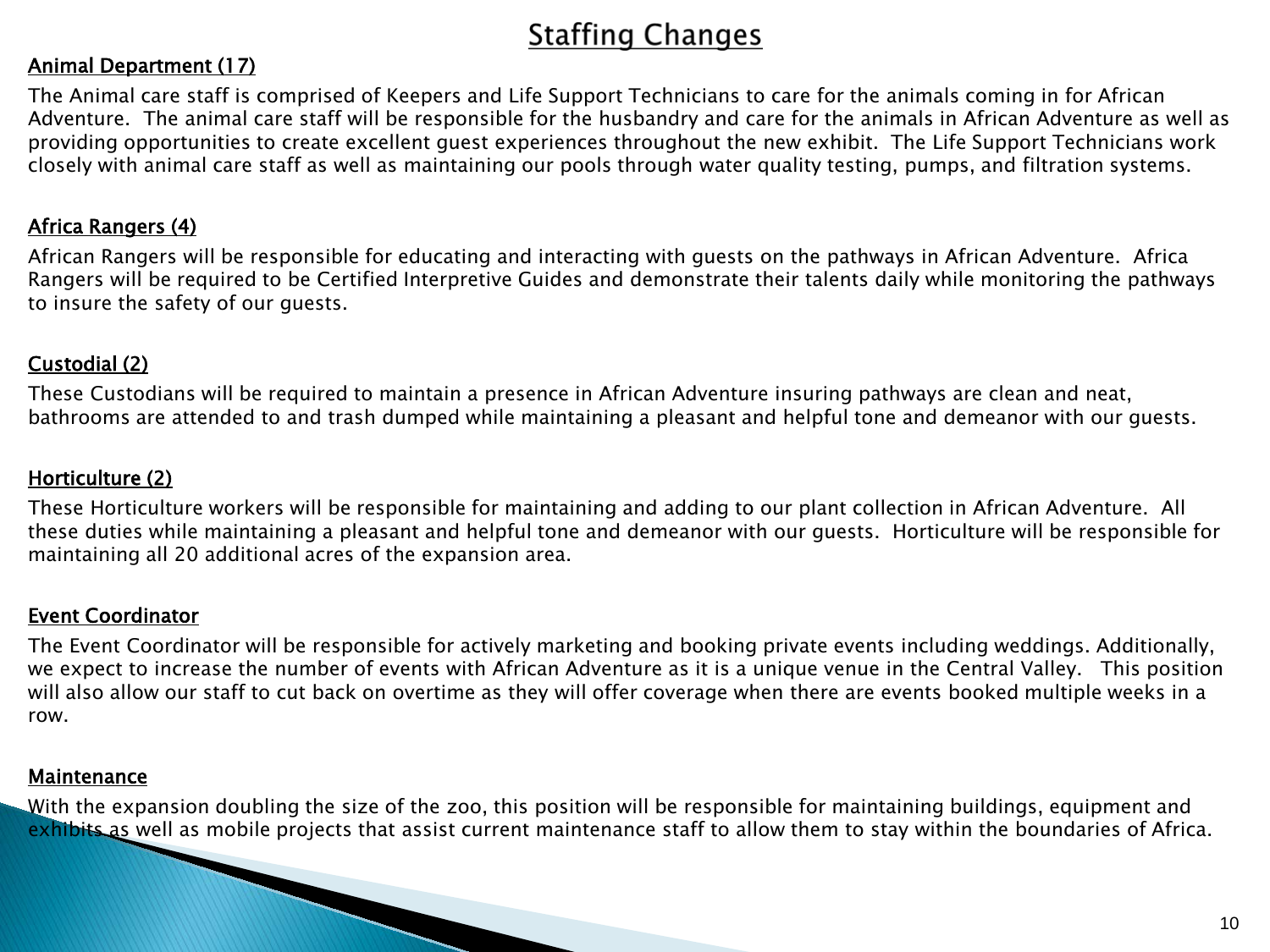# **Staffing**

These are the forecasted needs for the African Adventure and each will only be added as actual need arises.

#### Operations Manager

The Operations Manager will be the "boots on the ground" daily operations manager. They will be responsible for coordinating with Education, Facilities, and Animal Care teams to insure our Zoo looks spectacular. They will also assist with coordinating logistics with education and events.

#### Vet Tech

The Vet tech will allow a full 5 day a week schedule of procedures for our hospital as well as maintain hospital care for our growing collection. They will also address the AZA accreditation recommendation to increase our preventive health program. This position will also act as a hospital keeper 2 days a week to cover weekends for our hospital keeper.

#### ▶ Event Set Up Lead (2 part-time)

These positions promote 2 current event set up staff to improve the quality and consistency of our special events. They will not add additional hours for setting up events but will allow for 2 communication leads to assist in the logistics of events set up.

#### $\triangleright$  HR Intern (part-time)

The HR Intern will work with our Human Resource Manager to recruit new staff for African Adventure as well as update current job descriptions and appraisals.

#### $\triangleright$  Security Ranger (part-time)

<u> The Communication of the Communication of the Communication of the Communication of the Communication of the Communication of the Communication of the Communication of the Communication of the Communication of the Commun</u>

The additional Security Ranger will be responsible for parking lot security for evening hours. We expect to be open late on Friday and Saturday nights allowing guests to enjoy the evening sights and sounds of the zoo.

#### $\triangleright$  Vet intern (part-time)

The Veterinarian Intern will assist our Veterinarian in providing preventative and urgent medical care to the growing collection.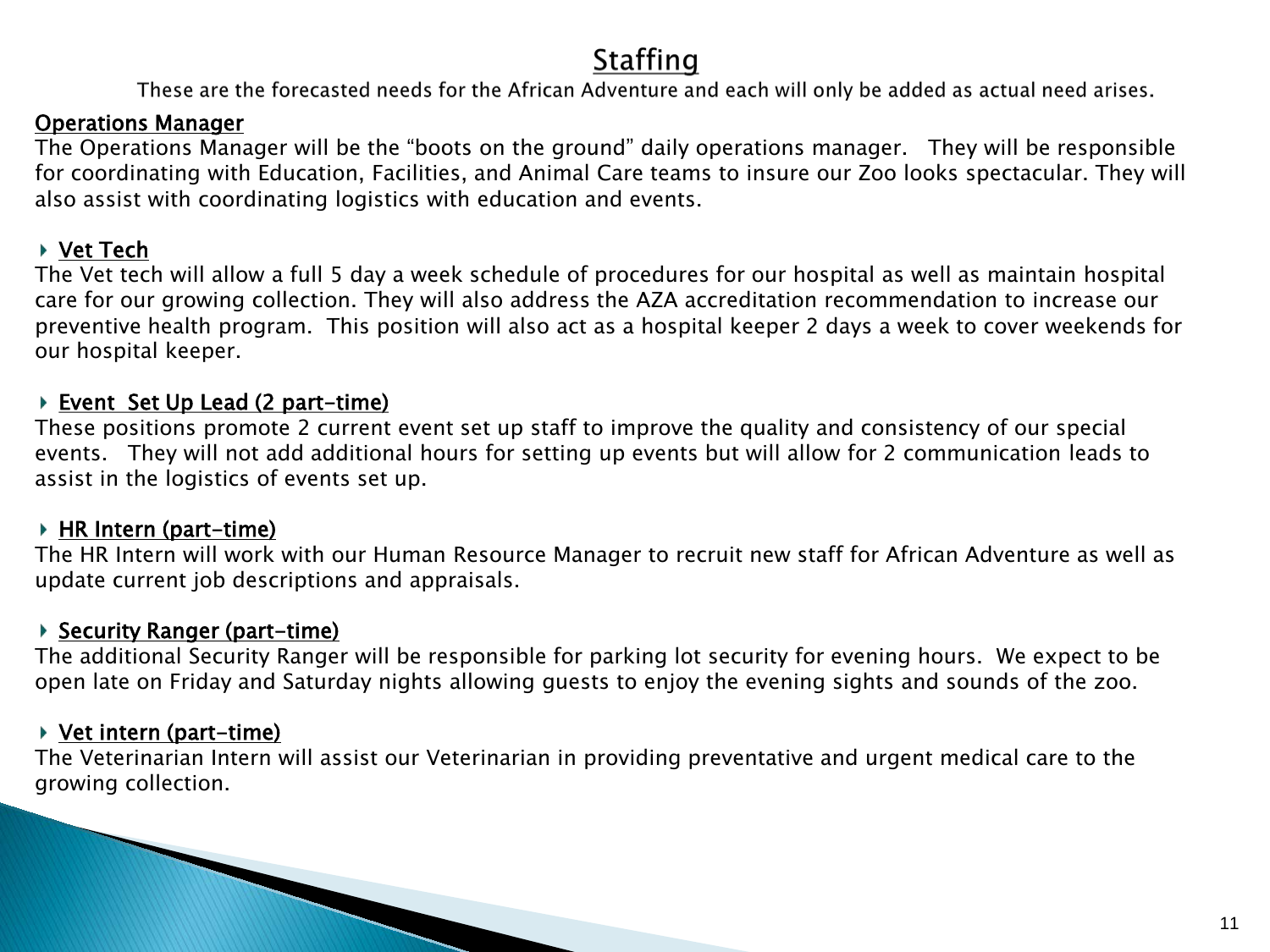## **Revenue Neutral Positions**

These positions are revenue neutral due to restructuring our Marketing and Development Department

#### **Development Associate (part-time)**

The Development Associate works directly with our Chief Marketing and Development Officer to maintain current donor opportunities as well as actively create new opportunities for donor involvement.

#### **Marketing Manager**

The Marketing Manager works directly with our Chief Marketing and Development Officer to create and execute our Marketing plan.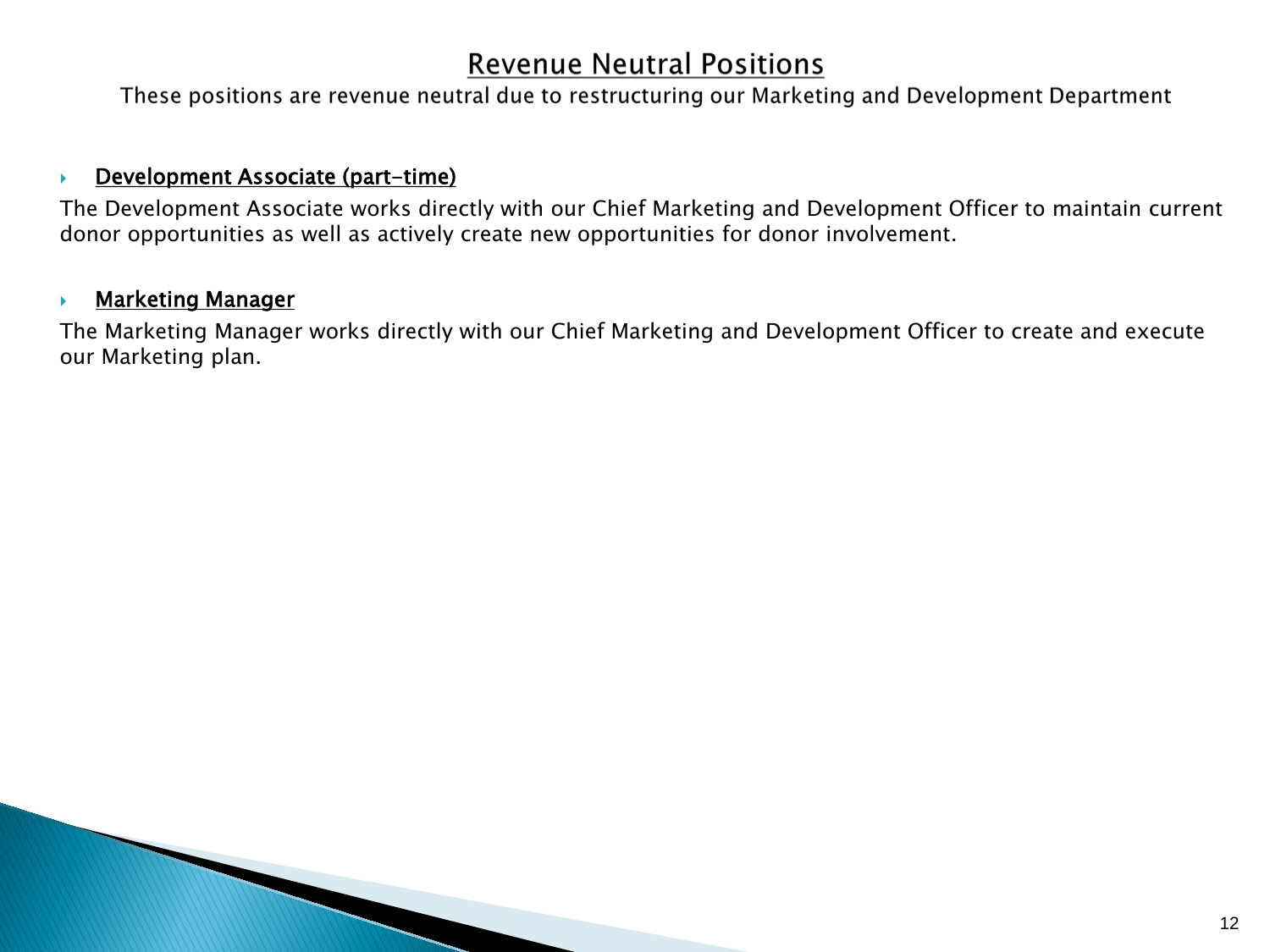# **Changes to Existing Position**

Converting from part time to full time

All of our part time positions have a high turnover since the implementation of our policies that are reflected in Health Care Reform. Part time employees are limited to 29 hours per week. None of the following positions result in more hours worked. They only account for the cost of additional benefits.

### $\triangleright$  Cashier (2)

These Cashiers give us an opportunity to create consistency in our ticket booth training and practices.

#### Cashier Lead

The Lead Cashier will allow for vacation/sick coverage for visitors services management and assist with consistency in our ticket booth practices.

#### $\blacktriangleright$  Educator

This Educator is two part time positions becoming one full time educator.

#### $\blacktriangleright$  Interpretive Guide (3)

These guides give us an opportunity to create consistency at Stingray Bay, Valley Farm and Tropical Treasures.

#### Membership Assistant

With the 65% growth in our memberships since 2009, this department regularly brings in "temporary" staff from<br>other departments to process memberships. By converting to full time, it will assist with consistency and insure our members are well served.

#### $\triangleright$  Special Projects - Events Coordinator

The Events Coordinator has been utilized in a full time capacity and is responsible for booking and planning<br>birthday parties as well as assisting the events manager and coordinator with all zoo events.

#### ▶ Zoo Rangers (Security) (2)

These Rangers give us an opportunity to schedule additional shifts including an additional night ranger for the Zoo expansion.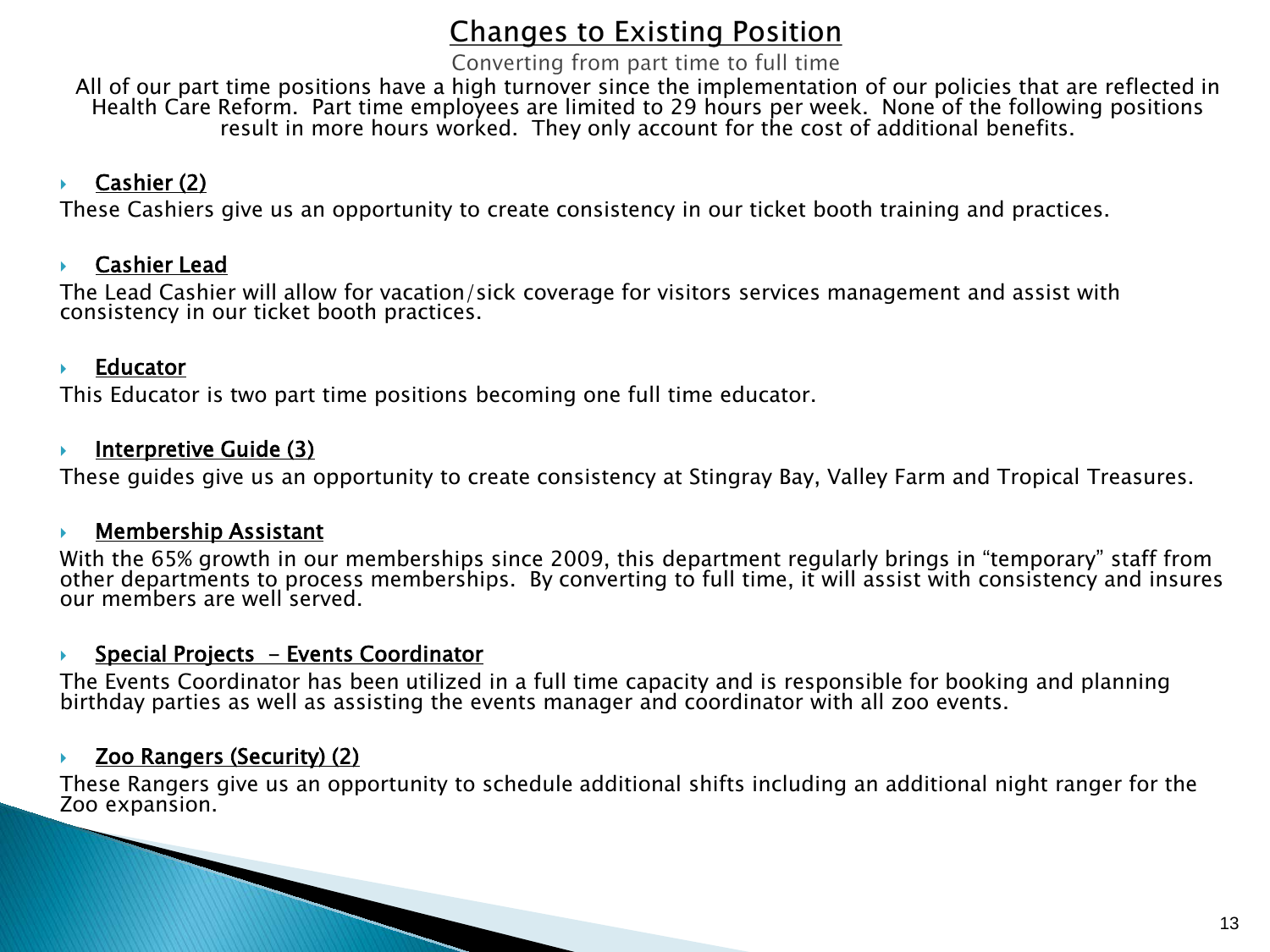#### 2015 Measure Z Request

#### ◆ 2015 Measure Z Operating Support Request: (2014 request was \$3,928,683)

| Personnel Expenses:                     |               |
|-----------------------------------------|---------------|
| Animal                                  | \$2,256,665   |
| Maintenance/Horticulture                | 667,149       |
| <b>Veterinary Services</b>              | 271,093       |
| <b>Visitor Services</b>                 | \$<br>690,153 |
| <b>Operating Expenses:</b><br>$\bullet$ |               |
| Animal Food                             | \$<br>300,000 |
| <b>Utilities</b>                        | 314,940       |
| <b>Bank Fees</b>                        | 120           |
| <b>Total 2015 Operating Request</b>     | \$4,500,120   |
| Measure Z Capital Support:              |               |
| Animal Acquisition/Transportation       | \$<br>23,000  |
| <b>Bank Fees</b>                        | 250           |
| <b>Total 2015 Capital Request</b>       | 23,250        |

**Projected 2015 Measure Z Funding**\* (excluding interest):

|                               | 2015 FCZ                 |
|-------------------------------|--------------------------|
|                               | <b>Projected Revenue</b> |
| Capital                       | \$8,087,382              |
| Operating                     | \$4,043,084              |
| Administration                | 247,561                  |
| <b>2015 Projected Revenue</b> | \$12,378,027             |

 Over the past 10 years Measure Z operating fund has generated a \$5.4 million dollar surplus. The Fresno Chaffee Zoo requests an additional \$456,916 above projected 2015 receipts to hire staff and pay for additional operating expenditures related to African Adventure.

> \*Fresno Chaffee Zoo 2015 Measure Z projected revenue is based on actual receipts from April – September 2014 and projected receipts for October 2014 – March 2015.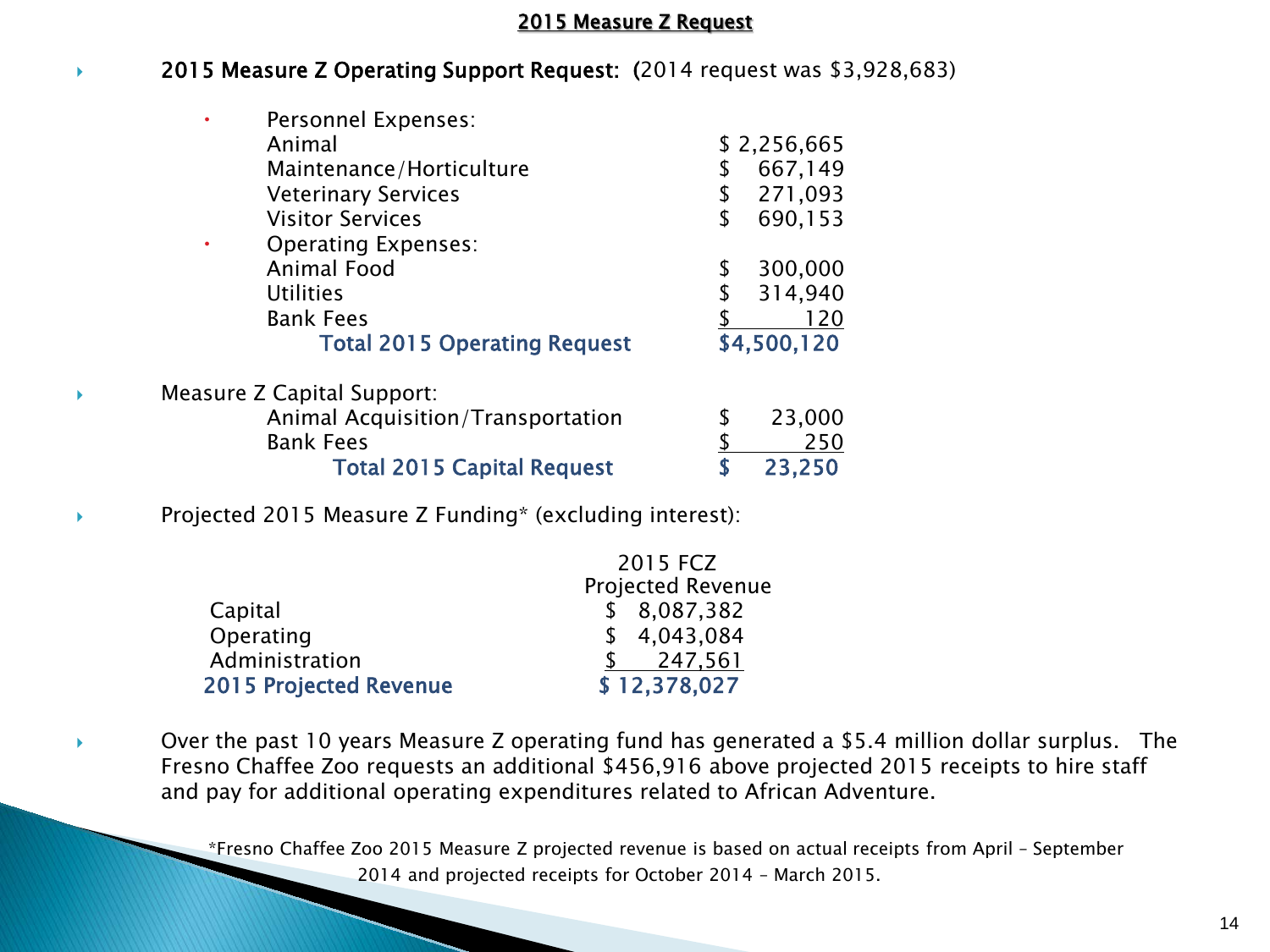# Measure Z continued

• 2015 Measure Z Operating Support Request:

| 2015 request:        | \$4,500,120 |
|----------------------|-------------|
| 2014 request:        | \$3,928,683 |
| Increase/(Decrease): | \$571,437   |

Percent of operating budget: 43% Percent of operating budget: 43%

- 2014 Projected Measure Z Operating: Projected receipts to be collected - \$4,036,795 Projected total claims - \$3,672,977 Projected funds available: \$363,818
- 2013 Measure Z Operating recap: Receipts collected - \$4,066,138 Total claims - \$3,578,839 2013 funds available - \$487,299

Measure Z operating fund surplus of approximately \$5.4 million as of 9/30/2014.

All figures based on Zoo's fiscal year (January – December)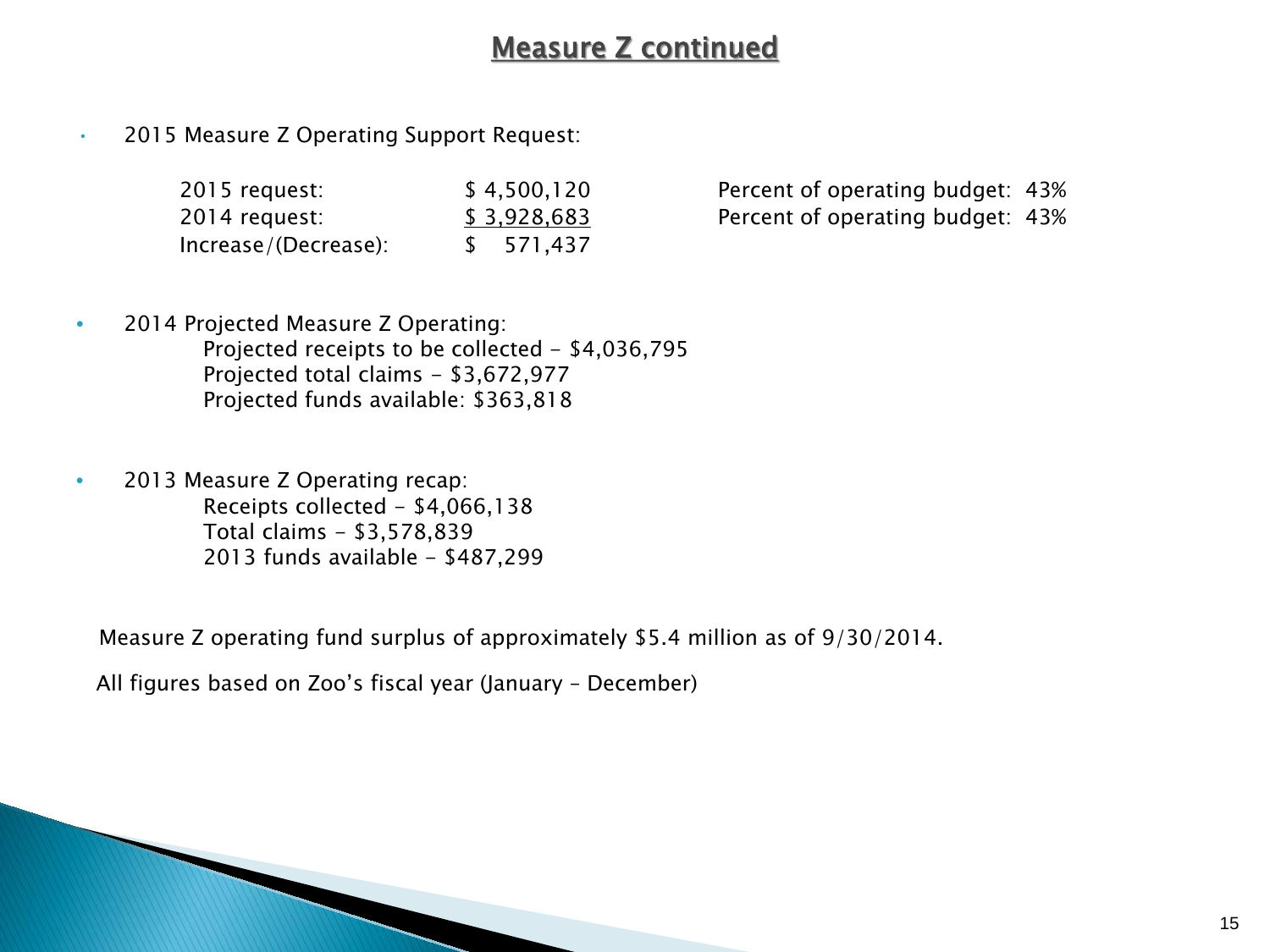# **Measure Z Operating Funds**



2014 projected expenses \*\* 2015 budgeted expenses